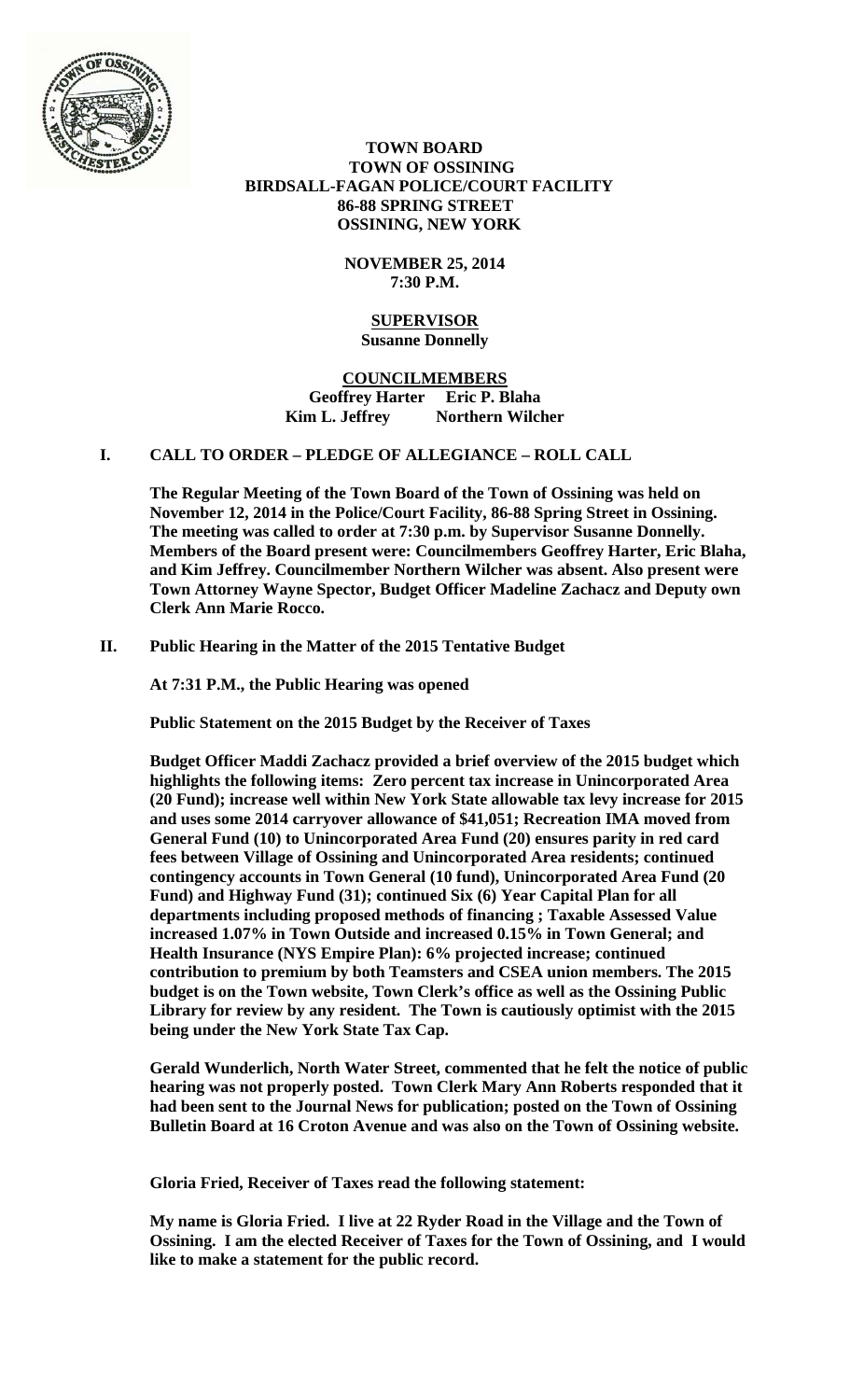**I've been a public servant in this town for 21 years. I served eight years under Marie Gagliardi, the previous Receiver of Taxes. I was hired in 1994 as a programmer/analyst to help convert the office from paper to computers, and to automate the liens and the foreclosure process.** 

**When Mrs. Gagliardi retired I ran for the office, where I've served 13 years. I'm in my fourth term as the elected Receiver of Taxes. During these past 21 years, I've worked for five supervisors, William Burton, John Chervokas, Martha Dodge, Catherine Borgia, and Sue Donnelly. During 20 of those 21 years we were able to provide in the Tax Office with what I believe was exceptional public-service. We were able to serve the public coming in to pay taxes, answer their questions, take their phone calls, and provide the documentation that they required when they called us for help with an escrow problem, a tax problem, or any other problem, even when they called about things that weren't even tax related.** 

**After 20 years of operating the office with two deputy receivers, supplemented by part-time help at the seasonal times of year when tax collection became very heavy, in late 2013 the Supervisor proposed and the Board agreed, to a budget that made decisions that appear to many people in our Town to be intended to significantly decrease and diminish the services that my office provides to the public. I'd like to identify some of those decisions for the public record.** 

**The first decision was to eliminate one of the Deputy Receiver positions. This has now left the office at times in a situation where nobody is present to handle questions. When one person is on vacation and another goes to lunch there is no one in the office and it has to be closed to the public. The two deputies who worked in my office last year both retired and one of those positions was replaced by a parttime Assessment/Tax Aide who is in my office half of the time, but in the Assessor's Office the other half. That means we go back-and-forth as whose office will be docked for vacation time, and if she wants to take a course in Excel then we have to figure out whose time it's coming off of and that left the Tax Office uncovered for a lunch this last week.** 

**The second decision, originally made in 2012, was to completely eliminate the part time seasonal employees who came in to work at the end of the months of January, April, September, and December when tax collections are heavy. I have no one, no trained people at all, who can come in now and cover the office when the entire staff is out or needs to go to training, which occurs at least once a month. There is nobody I can train now to come in, because if you're not getting employment you're going to find it elsewhere, and that's what they did. Of the people that had been trained, I hired one as my new deputy and the others have found other employment.** 

**The third decision the Board made in 2013 was the refusal to fund one piece of software that would electronically copy checks at 550 per minute and also a second piece of software that would provide us with an Image Cash Letter, enabling us to electronically deposit checks to our bank on the same day as received and posted, without having to stamp the back of each check and prepare a deposit slip and courier bag. Not only would this software have speeded up operations, but furthermore, it would have provided more security for the office because our agreement with the bank courier does not cover checks. It only covers the ability to reconstruct a deposit, requiring us to have those copies of checks. You cannot stand front of the copier in the public area of my office making copies of checks three at a time, especially during the heavy periods of the collection when there is a line of taxpayers out the door.** 

**The fourth decision the Supervisor and Board made in 2013, which was meant to deliberately diminish not only the service that the office provides, but also the stature of the office, was to slash the Receiver's salary by 45%. That brought the salary down below the level it was 18 years ago when Marie Gagliardi was the Receiver. The amount proposed in this year's budget for 2015 leaves it well below what it was when I first took office 13 years ago.**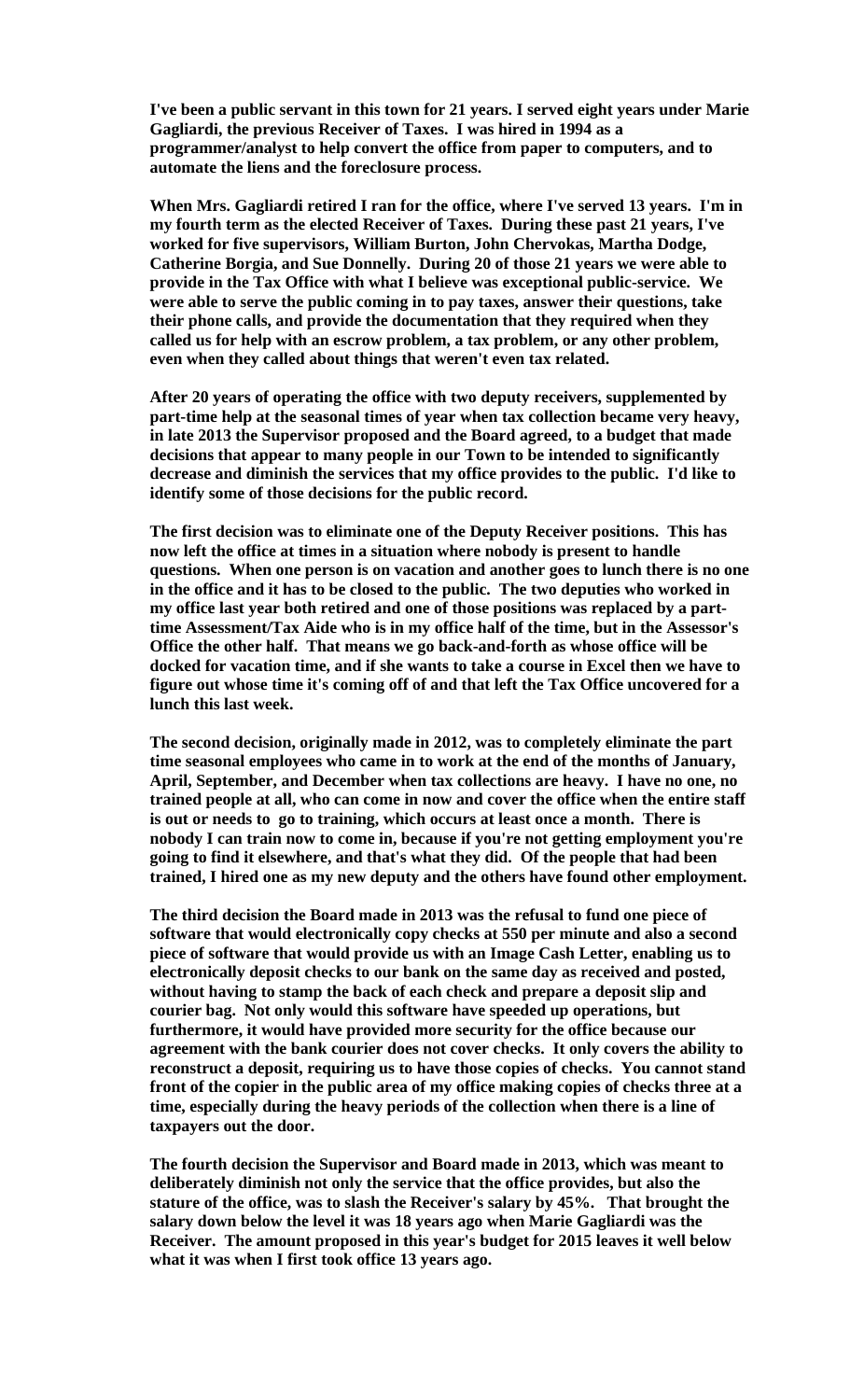**I'd like it on the record that I am also the Enforcement Officer for the Town of Ossining in addition to the Receiver and that means this is not a clerical position where we just accept a check and then deposit it. It's also a position where we send out delinquent letters, I run the foreclosures, and enforce delinquent liens.** 

**At any one time I have four years worth of delinquent taxes open, in collection, and in enforcement -- that's every year and at any time. We have the current year's tax which people have not yet paid and which we are trying to collect. The second year's tax are the people who are already one year behind. Their delinquent taxes have been rolled into liens and were filed with the County in July, and we're now enforcing delinquent liens. The third year is the foreclosure stage. Last year we had 45 properties in the foreclosure. I actively worked directly with these property owners, bringing them before this board to get a payment plan or to have extra time to redeem their property. If I go back through Town Board minutes and look at your Board Resolutions, I see many resolutions I brought before you pertaining to people in foreclosure waiting for a payment plan, waiting for a delay to sell their property and at least gain something before the Town takes it.** 

**The fourth and last stage of tax enforcement is the auction stage, and this year I ran the foreclosure auction from start to finish, from creating the mailings, creating the marketing materials, creating the website materials that the Town webmaster so graciously uploaded for me, creating all of the ads that were in the newspapers, fielding questions, registering bidders, and serving as auctioneer. That auction was so successful that it garnered for the Town more than half a million dollars. When the closings are completed and the Town has collected that revenue, the excess revenue above and beyond the taxes and interest will provide this town more than 12 times the amount that I'm asking you to restore to the Receiver's salary.** 

**I'd like to add that in the budget message on the Town's website the Supervisor acknowledged these activities that I do for the Town, mentioning the success of the auction, the bringing forward of people for payment plans, the services to residents who are in tax difficulty, the compassion that I show to these people who come to me and really want to pay their taxes but need help.** 

**I'm asking this Board to restore the public service that this office has provided to the Town and to Town of Ossining residents and commercial property owners. I am asking the board to restore that public service that was here for 20 years and was degraded last year.** 

**I am asking the board to please restore part-time seasonal employees. I provided you with a chart that showed that during only 21 days at the end of collections in January, April, September, and December, we collected 31% of the 130 million dollars we collected last year, and this year, without the part-time employee, lines of taxpayers were out the door. That not only impacts people upstairs in my office, but also those downstairs looking for a parking space because the lot is full with the cars of those waiting to pay.** 

**Second, I'm asking the Board to put the Tax/Assessment Aide back full-time to sit at the desk in my office and then allow her to work on assessment items while she is seated there. She would be able to access assessment records from that computer. This would provide someone to answer the phone so that when the Receiver or the Deputy is out the other can at least go to the bathroom without locking the door. And we have to lock the door, because don't forget, this is where the money is collected, so when we leave the room we have to lock the door.** 

**Third, I would like this board to please fund the software I requested. I would love to be able to provide for you the demonstration that I provided to the New York State Association of Tax Receivers and Collectors the summer. I presented this software to considerable acclaim because they were very interested in ways to enhance security and also speed bank deposits and earn extra interest. I was presented a scholarship to provide this presentation to the New York State Association of Tax Receivers and Collectors because the education and conference**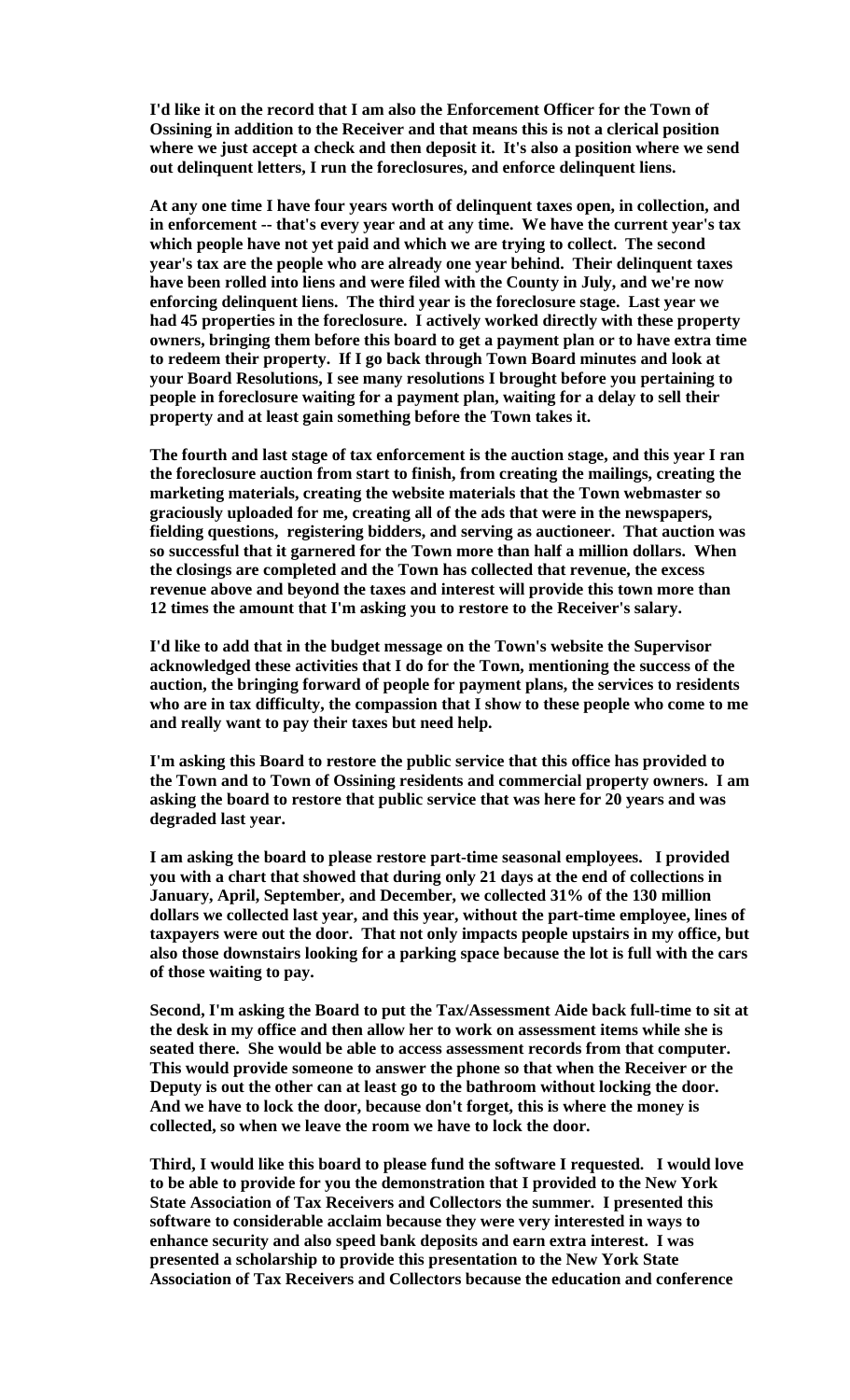**budget lines had both been cut from the Tax Office 2014 budget. I would like to show that presentation to this Board and I seek your approval to have that software back in operation in the Tax Office. I already have the equipment -- I just need the software.** 

**And fourth, I would like this Board to restore the Receiver's salary. I feel that during this past year I have proven to you that I have earned the original salary. Not only did I get the Town a windfall in the auction, but I also have gotten the Town to a point where we have the best record in Westchester County with no liens older than 2013. That is the oldest lien and they are already in the foreclosure stage. The only other older liens that are open are the ones that we still have to close on the auction properties. This is due to hard work and it's also due to my connections with the tax service agencies and the automation that I provided.** 

**I am asking the board to please bring these four restorations back to the 2015 budget.** 

**Jeff Miller, Bellview Avenue, President of the Cedar Lane Dog Park Association, stated that this group has been funding the dog park with dues, etc. and due to some new circumstances are not able to continue. They understand that the Town of Ossining has been providing funding to a dog park at Ryder Park and are requesting funding for Cedar Lane as well. They are looking for between \$1500 and \$2000.** 

**John Fried, Ryder Road, stated that he was an elected Town Justice and in conjunction with the other judges reviewed the tentative budget and did not request any changes. If the Town sees fit to make changes, the Town Judges request that they be made aware of any changes prior to adoption.** 

**John VanSteen, South Highland Avenue, questioned whether the Town was going to use the PEG money for audio equipment at the Ossining Public Library. Also questioned were the fines and forfeitures, salaries in the Traffic Violations Department; salary increase in Supervisor's office; adding a new person in the Supervisor's office (Confidential Secretary); salary cut for Receiver of Taxes and Highway Superintendent.** 

**Jerry Wunderlich, North Water Street, stated that Gloria Fried and Michael O'Connor deserve restoration of their salaries.** 

**At 8:10 P.M., Councilmember Blaha moved and it was seconded by Councilmember Harter that the Public Hearing be closed.**

**III. ANNOUNCEMENTS** 

## **IV. PUBLIC COMMENT ON AGENDA ITEMS**

### **V. BOARD RESOLUTIONS**

#### **A. Approval of Minutes**

**Councilmember Harter moved and it was seconded by Councilmember Wilcher that the following be approved:** 

**Resolved, that the Town Board of the Town of Ossining hereby approves the November 12, 2014, Minutes of the Regular Meeting as presented.** 

 **Motion Carried: Unanimously** 

#### **B. Approval of Voucher Detail Report**

**Councilmember Blaha moved and it was seconded by Councilmember Jeffrey that the following be approved:**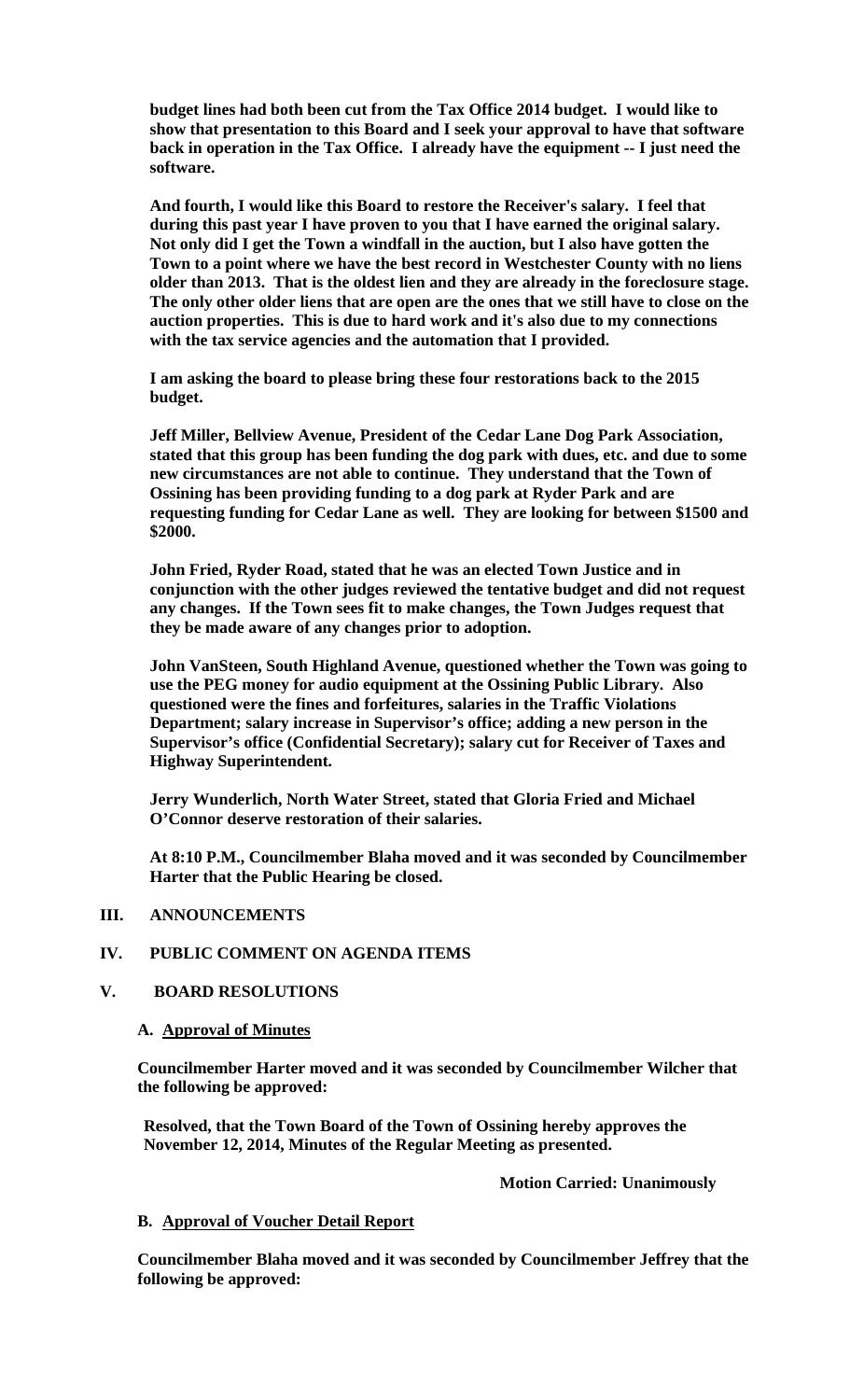**Resolved, that the Town Board of the Town of Ossining hereby approves the Voucher Detail Report dated November 25, 2014 in the amount of \$287,341.78**.

**Motion Carried: Unanimously**

## **C. Local Law No. 4 of 2014 for the Purpose of Changing the Town Taxable Status Date From June 1st to May 1st.**

**Councilmember Blaha moved and it was seconded by Councilmember Wilcher that the following be approved:** 

**Councilmember Jeffrey moved and it was seconded by Councilmember Harterthat the following resolution be amended:** 

**BE IT ENACTED by the Town Board Of The Town Of Ossining, New York, as follows:** 

### **Section 1: Title**

**This Local Law shall be known and cited as "Local Law #4 of 2014, for the purpose of amending Chapter 180 of the Town Code, Taxation Law, regarding the Taxable Status date for the town of Ossining and adding an Article X to the Taxation Law.** 

### **Section 2: Legislative Intent**

**The Town Board would like to improve the ability of the Assessor to correctly identify, on a timely basis, all exemptions which Town of Ossining property owners are entitled to on a yearly basis by adding certain provisions to Chapter 180 of the Ossining Town Code, providing for a change in the taxable status date in the Town of Ossining from June 1 to May 1 such change being authorized under section 383.141 of the Laws of The County of Westchester. This Local Law is determined to be an exercise of the legislative powers of the Town to promote the welfare of residents and to alleviate timing difficulties on the part of the Assessor in processing exemption applications.** 

**Section 3: Chapter 180 of the Laws of the Town of Ossining "Taxation" Shall be Amended by Adding an Article X which will read as follows:**

**"A. Under section 283.141 (1) of the Laws of The County of Westchester County, the taxable status date for towns in Westchester county is June 1 of each year. By Local Law No. 3 of 2008, the County of Westchester amended section 283.141 to allow a town to elect May 1 of each year to be its taxable status date.** 

 **B. The Town Board finds it to be in the public interest and does hereby elect May 1 of each year as the Town's taxable status date in order to alleviate timing difficulties on the part of the Assessor in accepting and processing exemption applications in order to meet the annual deadline for publishing the tentative assessment roll. "** 

## **Section 4: Ratification, Re-adoption and Confirmation**

**Except as specifically modified by the amendments contained herein, the Code of the Town of Ossining, as adopted and amended from time to time thereafter is otherwise to remain in full force and effect and is otherwise ratified, readopted and confirmed.** 

#### **Section 5: Inclusion in The Code**

**It is the intention of the Ossining Town Board and it is hereby enacted that the provisions of this Local Law shall be included in the Code of the Town of Ossining; and that the sections and subsections of this Local Law may be renumbered or re lettered to or accomplish such intention; and that the word "local law" shall be changed to "chapter", "section" or other appropriate word, as required for codification.** 

## **Section 6: Renumbering**

**The location and numerical designation of this Local Law and the sections included here in shall be delegated to the discretion of the codifier, General Code, which may**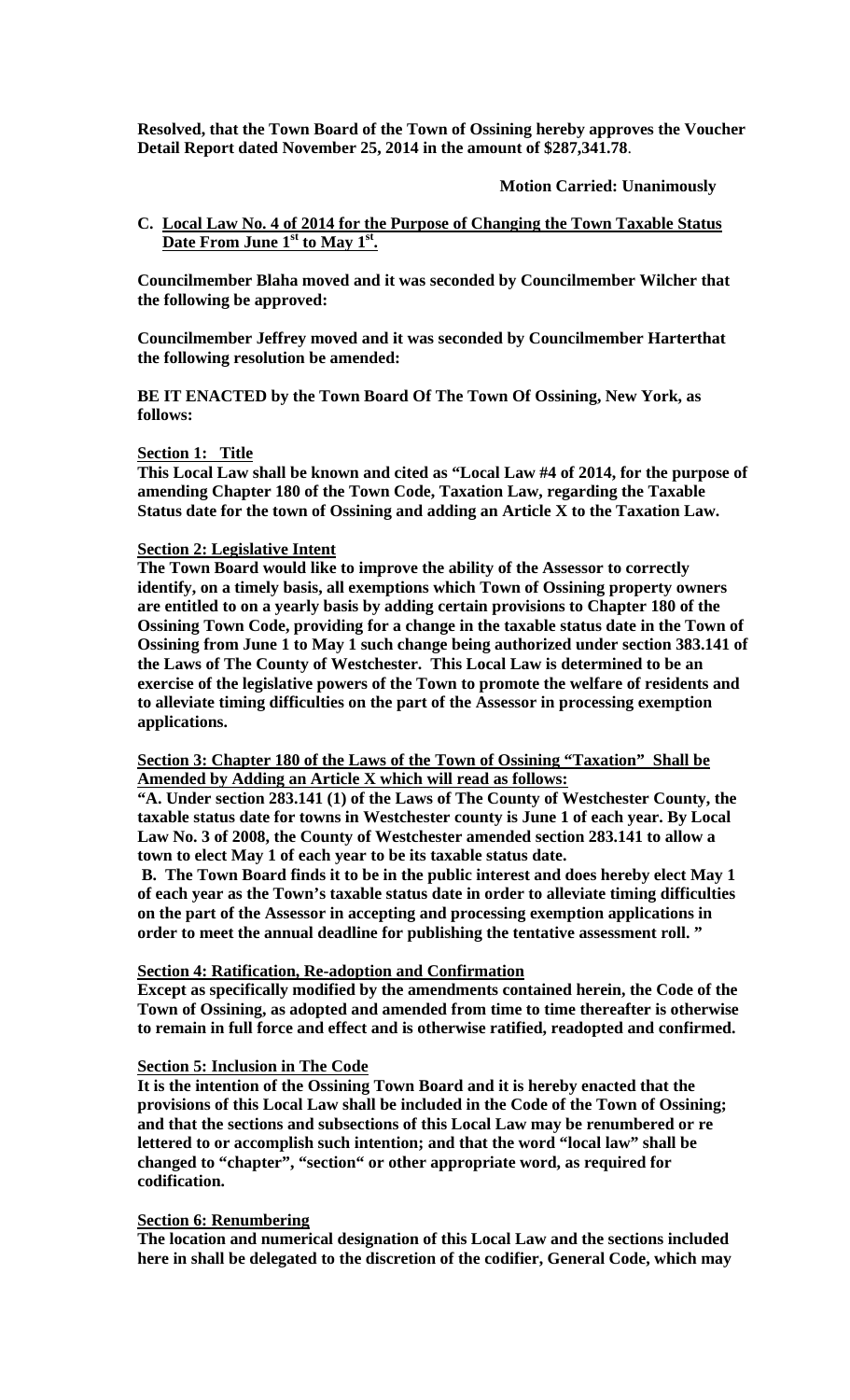**renumber this Local Law and sections as are necessary to accommodate these amendments.** 

### **Section 7: Codification**

**This Local Law shall be incorporated into the Code of the Town of Ossining and shall be assigned a chapter number and appropriate section number by the codifier, General Code, in accordance with the numbering system of the Code.** 

### **Section 9: Codifier's Changes**

**This Local Law shall be included in the Code of the Town of Ossining. The codifier shall make no substantive changes to this Local Law, but may renumber, rearrange and edit it without first submitting it to the Ossining Town Board. Any such rearranging, renumbering and editing shall not affect the validity of this Local Law of the provisions of the code affected thereby.** 

#### **Section 9: Codifier's Changes**

**The provisions of this Local Law are separable and if any provision, clause, sentence, subsection, word or part thereof is held illegal, invalid or unconstitutional, or inapplicable to any person or circumstance, such illegality, invalidity or unconstitutionality, or inapplicability shall not affect or impair any of the remaining provisions, clauses, sentences, subsections, words or parts of this Local Law or their petition to other persons or circumstances. It is hereby declared to be the legislative intent that this Local Law would have been adopted if such illegal, invalid or unconstitutional provision, clause, sentence, subsection, word or part had not been included therein, and if such person or circumstance to which the Local Law or part hereof is held inapplicable had been specifically exempt therefrom.** 

### **Section 10: Effective Date**

**This Local Law shall take effect immediately upon adoption and filing with the Sec. of State as provided by the Municipal Home Rule Law.** 

> **Roll Call Vote: 5-0-0 Ayes: Harter, Jeffrey, Blaha Wilcher & Donnelly**

## **D. Request for Bids- Delivery of Meals and Supplies for Nutrition Program-AMENDED**

**Councilmember Harter moved and it was seconded by Councilmember Wilcher that the following be approved:** 

Whereas, the Town Board of the Town of Ossining, on October 28<sup>th</sup>, 2014, authorized **the Town Clerk to advertise a Request for Bids for the delivery of meals and supplies for the Nutrition Program; and** 

**Whereas, the bids were to have been submitted no later than 10:00AM on Monday,**  November 17<sup>th</sup> to the office of the Town Clerk;

**Now therefore, be it resolved that the Town Board of the Town of Ossining hereby authorizes an extension of this deadline to December 1st, 2014, with bids to be opened at 10:00AM in the office of the Town Clerk.** 

 **Motion Carried: Unanimously** 

## **E. Retainer Agreement- Bond, Schoeneck & King, 2015-2017**

**Councilmember Wilcher moved and it was seconded by Councilmember Harter that the following be approved:** 

**The Town Board of the Town of Ossining hereby authorizes the Supervisor to sign a renewed retainer agreement with Bond, Schoeneck & King PLLC to continue serving**